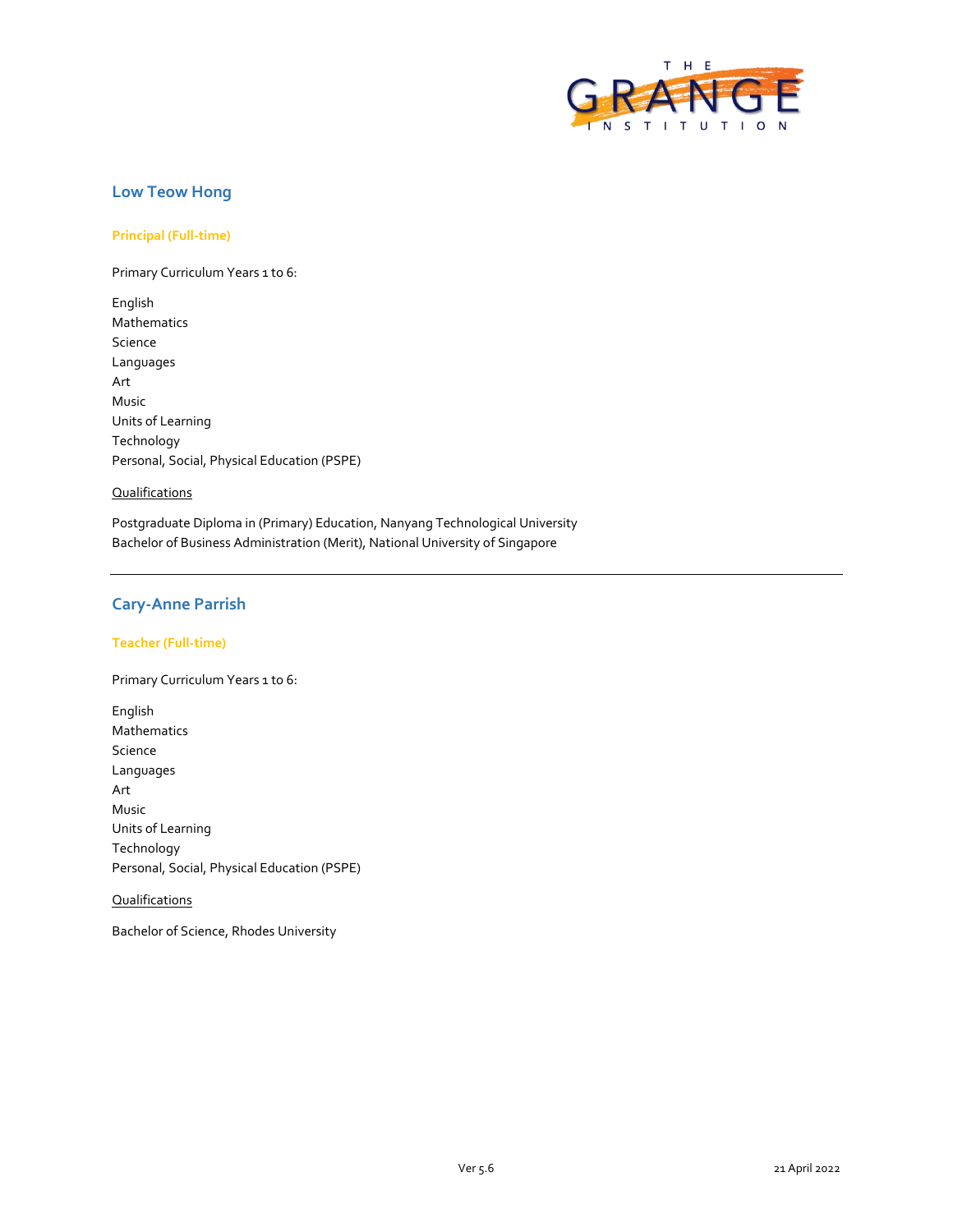

# **Randhawa Anita Kaur**

#### **Teacher (Full-time)**

Primary Curriculum Years 1 to 6:

English Mathematics Science Languages Art Music Units of Learning Technology Personal, Social, Physical Education (PSPE)

## **Qualifications**

Diploma of Educational Studies, Linguistic Council

# **Boeglin Nicholas Todd**

## **Teacher (Full-time)**

Primary Curriculum Years 1 to 6:

English Mathematics Science Languages Art Music Units of Learning Technology Personal, Social, Physical Education (PSPE)

## **Qualifications**

Bachelor of Arts, Loyola University New Orleans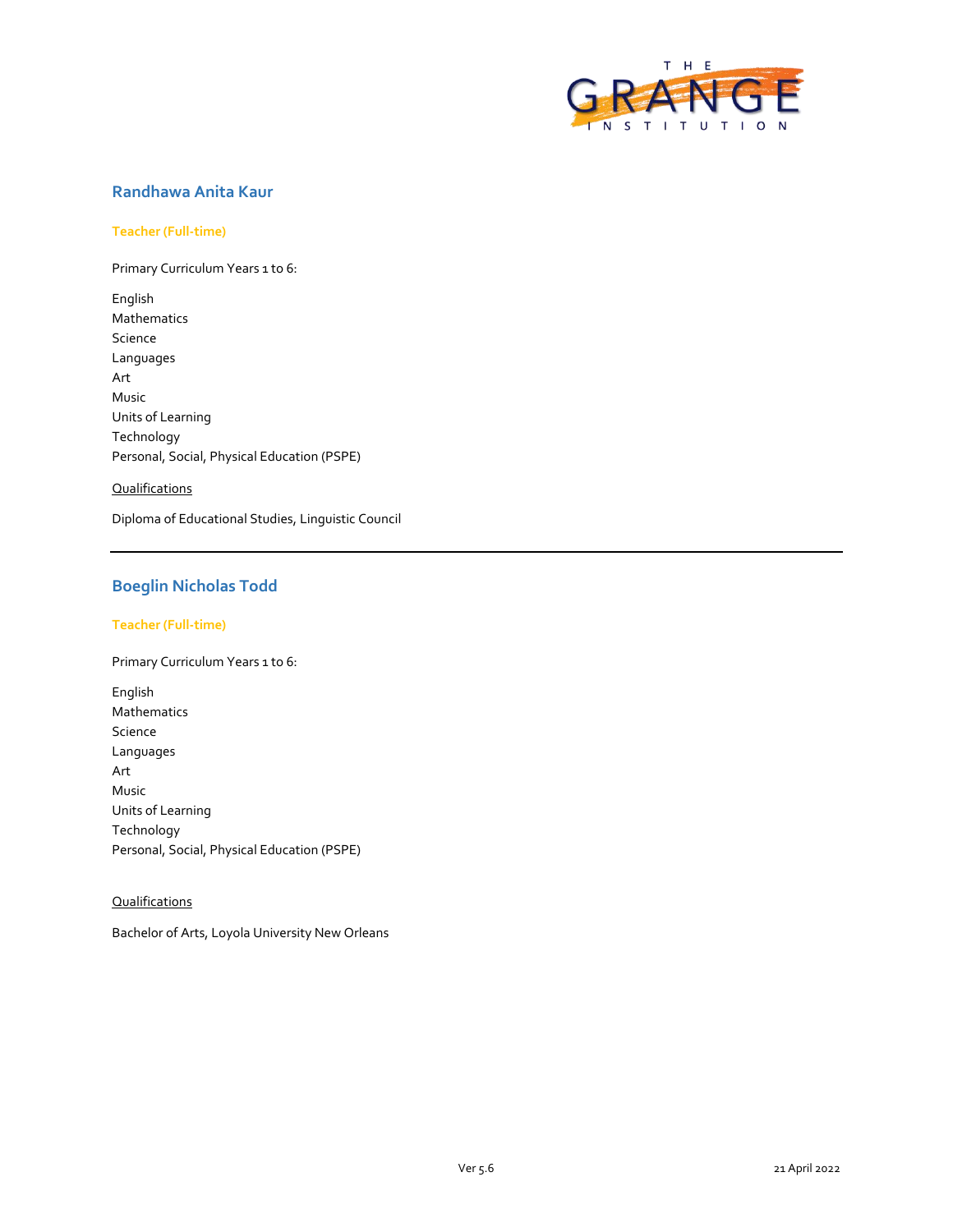

# **Gimpayan Kenneth Marc Barino**

#### **Teacher (Full-time)**

Primary Curriculum Years 1 to 6:

English Mathematics Science Languages Art Music Units of Learning Technology Personal, Social, Physical Education (PSPE)

#### **Qualifications**

Bachelor of Arts, University of San Carlos

# **Angelia Pelawi**

## **Teacher (Full-time)**

Primary Curriculum Years 1 to 6:

English Mathematics Science Languages Art Music Units of Learning Technology Personal, Social, Physical Education (PSPE)

## **Qualifications**

Master of Arts, Concordia University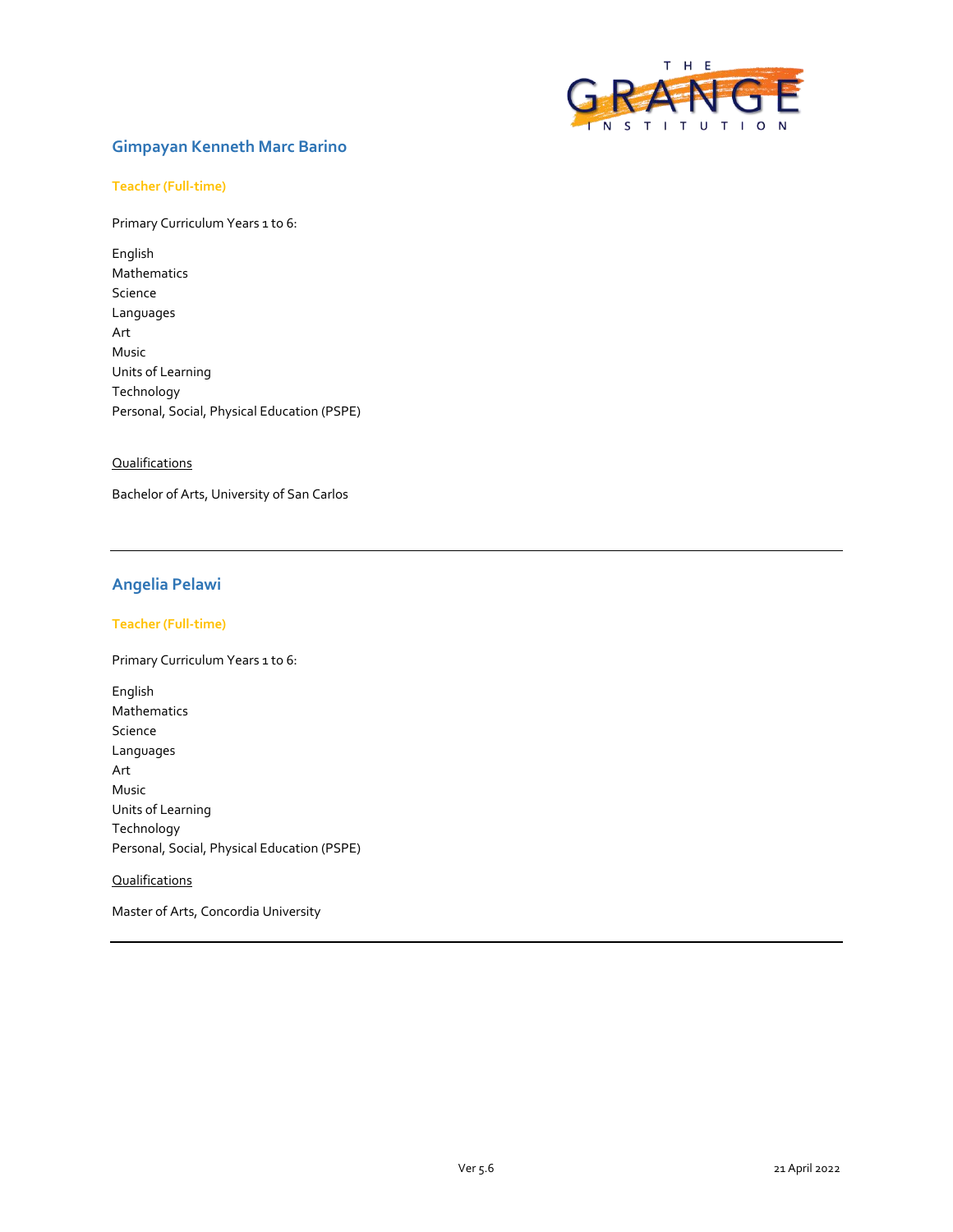

# **Tan Tammy Hui En**

#### **Teacher (Full-time)**

Primary Curriculum Years 1 to 6:

English Mathematics Science Languages Art Music Units of Learning Technology Personal, Social, Physical Education (PSPE)

#### **Qualifications**

Master of Teaching (Birth – 12 Years), Western Sydney University

# **Chen Lih Jiun**

## **Teacher (Full-time)**

Primary Curriculum Years 1 to 6:

English Mathematics Science Languages Art Music Units of Learning Technology Personal, Social, Physical Education (PSPE)

## **Qualifications**

Master of Education (Early Years), Queensland University of Technology Bachelor of Teachership (Chinese Language) with honours, Open University Malaysia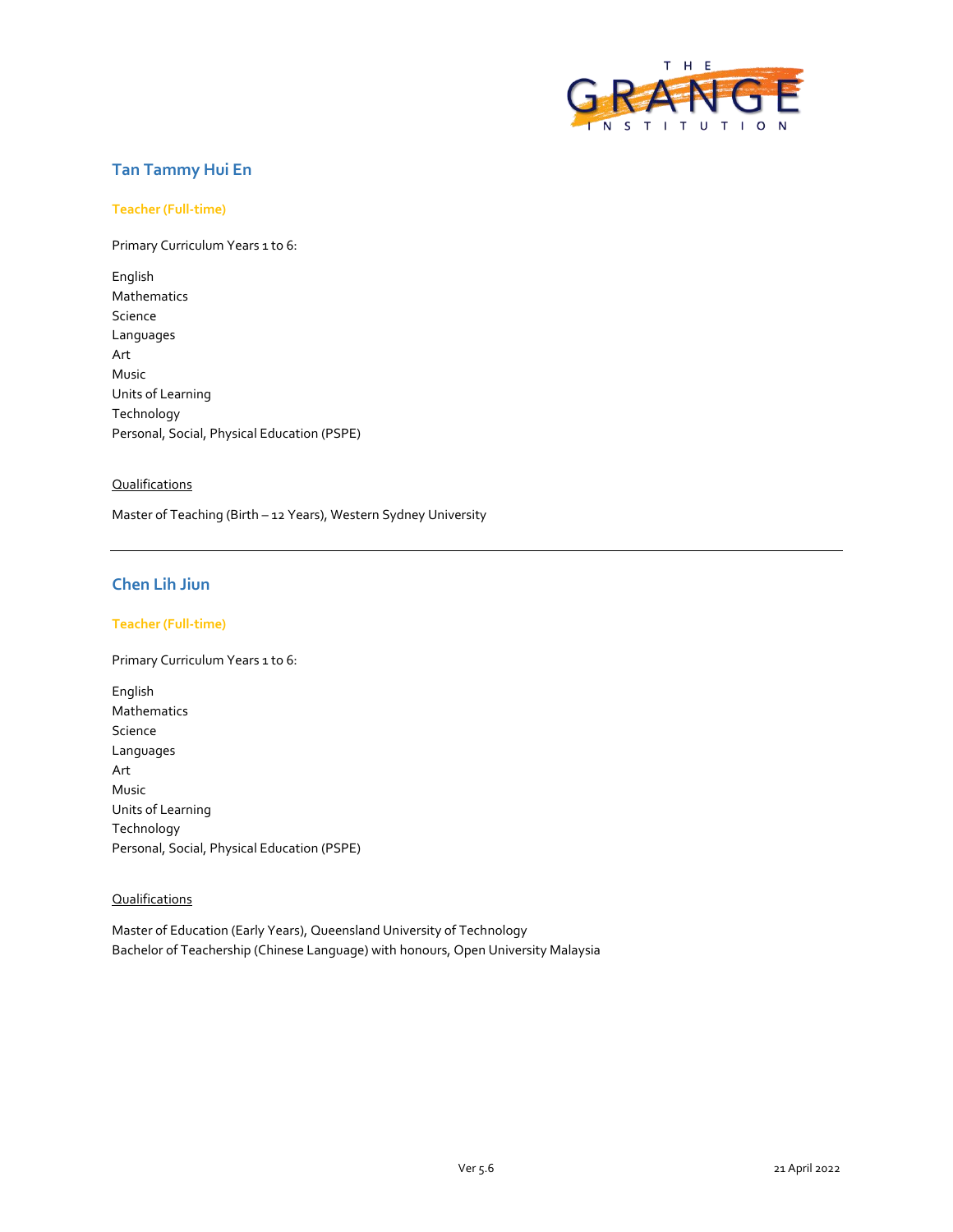

# **Xu Zhiyang**

**Teacher (Part-time)**

Primary Curriculum Years 1 to 6:

Languages

#### **Qualifications**

Diploma in Pre-school Education Teaching Chinese, Froebel Academy

## **Lim Siong Loong**

#### **Teacher (Part-time)**

Primary Curriculum Years 1 to 6:

Art

**Qualifications** 

Master of Business Administration, The University of Leeds

## **Tan Hui Yee**

#### **Teacher (Part-time)**

Primary Curriculum Years 1 to 6:

Technology

**Qualifications** 

Bachelor of Business, Nanyang Technological University

# **Sun Xiao**

#### **Teacher (Part-time)**

Primary Curriculum Years 1 to 6:

Languages

#### **Qualifications**

Bachelor in Education, Jiangsu Institute of Education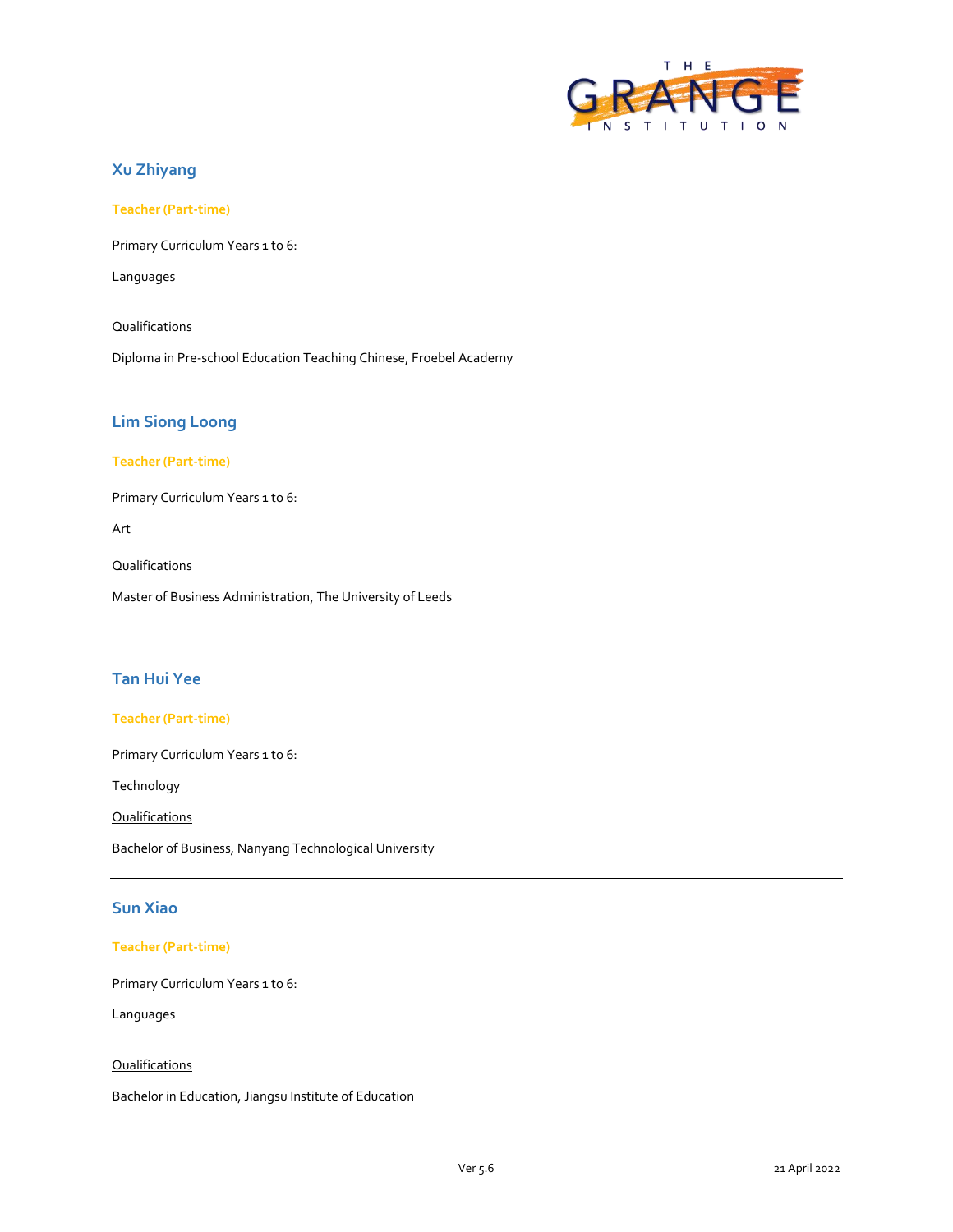

# **Lee Wan Chin**

**Teacher (Part-time)**

Primary Curriculum Years 1 to 6:

Art

**Qualifications** 

Master of Science, De Montfort University

# **Sakurai Momoe**

#### **Teacher (Full-time)**

Primary Curriculum Years 1 to 6:

Music

Qualifications

Bachelor of Arts, Brigham Young University, Hawaii

# **Hor Chai Hian**

#### **Teacher (Full-time)**

Primary Curriculum Years 1 to 6:

Personal, Social, Physical Education (PSPE)

**Qualifications** 

Diploma in Mechanical Engineering, Ngee Ann Polytechnic

# **Tan Mei Ling**

#### **Teacher (Part-time)**

Primary Curriculum Years 1 to 6:

Technology

**Qualifications** 

Bachelor of Science, Nanyang Technological University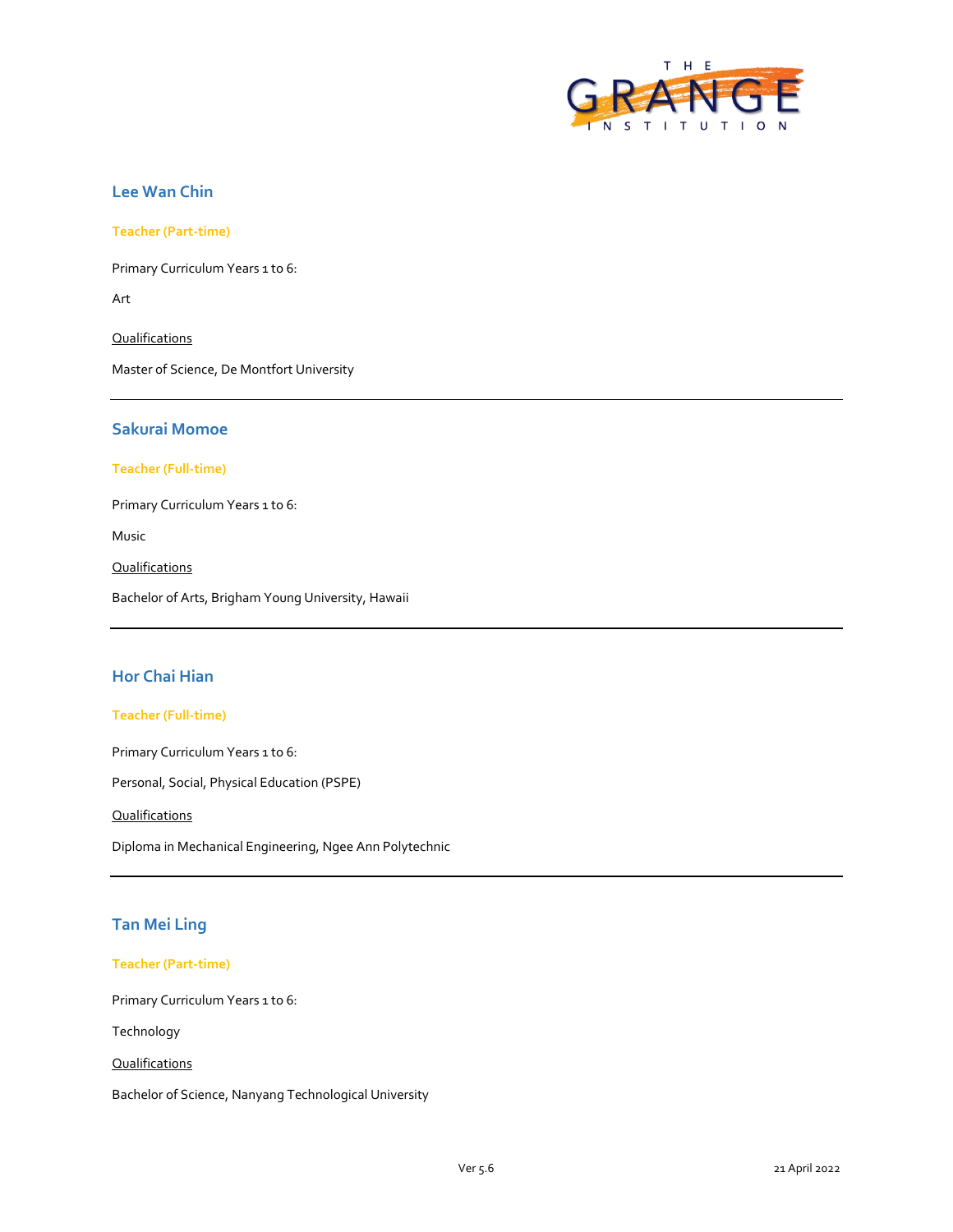

## **Mayuka Ishii**

#### **Teacher (Part-time)**

Primary Curriculum Years 1 to 6:

Languages (Japanese)

#### **Qualifications**

Bachelor of Arts (Communications), Missouri Southern State College

## **Leo Sook Chan Charis**

#### **Teacher (Part-time)**

Primary Curriculum Years 1 to 6:

Music

**Qualifications** 

Licentiate Teacher's Diploma, Trinity College of Music

### **Serena Yeo Yai Kuan**

### **Teacher (Full-time)**

Primary Curriculum Years 1 to 6: English Mathematics Science Languages Art Music Units of Learning Technology

# Personal, Social, Physical Education (PSPE)

#### **Qualifications**

Master of Science (Exercise & Sports Studies), Nanyang Technological University